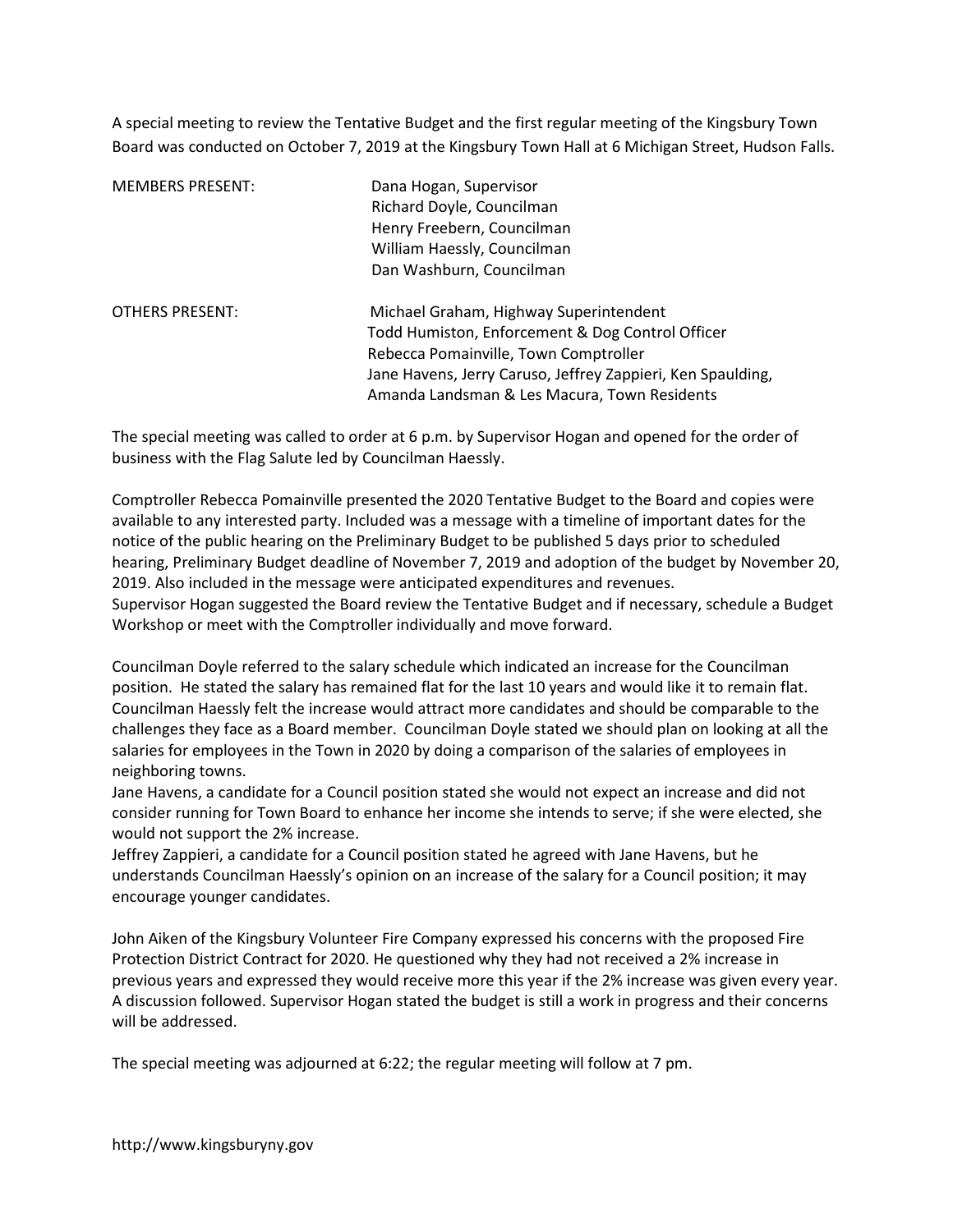The regular meeting was called to order by Supervisor Hogan at 7 pm and opened for the order of business with the Flag Salute led by Councilman Haessly.

The minutes of the August 19 and September 16, 2019 Town Board Meeting were accepted as submitted by the Town Clerk on a motion by Councilman Freebern seconded by Councilman Washburn and carried by a vote of 5 ayes.

Supervisor received a letter from Michelle Wood to inform the Board of her decision to resign from her positions with the Board of Assessment Review and the Zoning Board of Appeals. A discussion followed about advertising for the Board of Assessment Review. An ad will be created and posted on the Town website, Twitter and Indeed.

Supervisor Hogan reported there is a requirement for a Home Rule to permit consideration to consolidate Town and County Sewer Districts. On October 1, 2019 a resolution was passed by Washington County to engage in consolidation discussions with the Town of Kingsbury. Town Attorney Jeffrey Meyer has reviewed the following and was accepted by the Town of Kingsbury Town Board as follows:

# RESOLUTION OF THE TOWN BOARD OF THE TOWN OF KINGSBURY RESOLUTION 5 OF 2019 Adopted: October 7th\_ INTRODUCED BY: Councilman Washburn SECONDED BY: Councilman Freebern

## RESOLUTION REQUESTING HOME RULE LEGISLATION PURSUANT TO ARTICLE IX OF THE NEW YORK STATE CONSTITUTION AND MUNICIPAL HOME RULE LAW §40 TO PERMIT THE CONSOLIDATION OF ANY TOWN SEWER DISTRICT IN WASHINGTON COUNTY WITH ANY COUNTY SEWER DISTRICT IN WASHINGTON **COUNTY**

 WHEREAS, the TOWN OF KINGSBURY previously established four town sewer districts (the "Town Districts"); and

 WHEREAS, the County of Washington has established county special improvement sewer districts (the "County Districts") and the Town Districts are contiguous, physically or by collection system piping, to the County Districts; and

 WHEREAS, the County Districts possess the expertise, staffing and equipment to oversee and operate sewer treatment and collection related infrastructure; and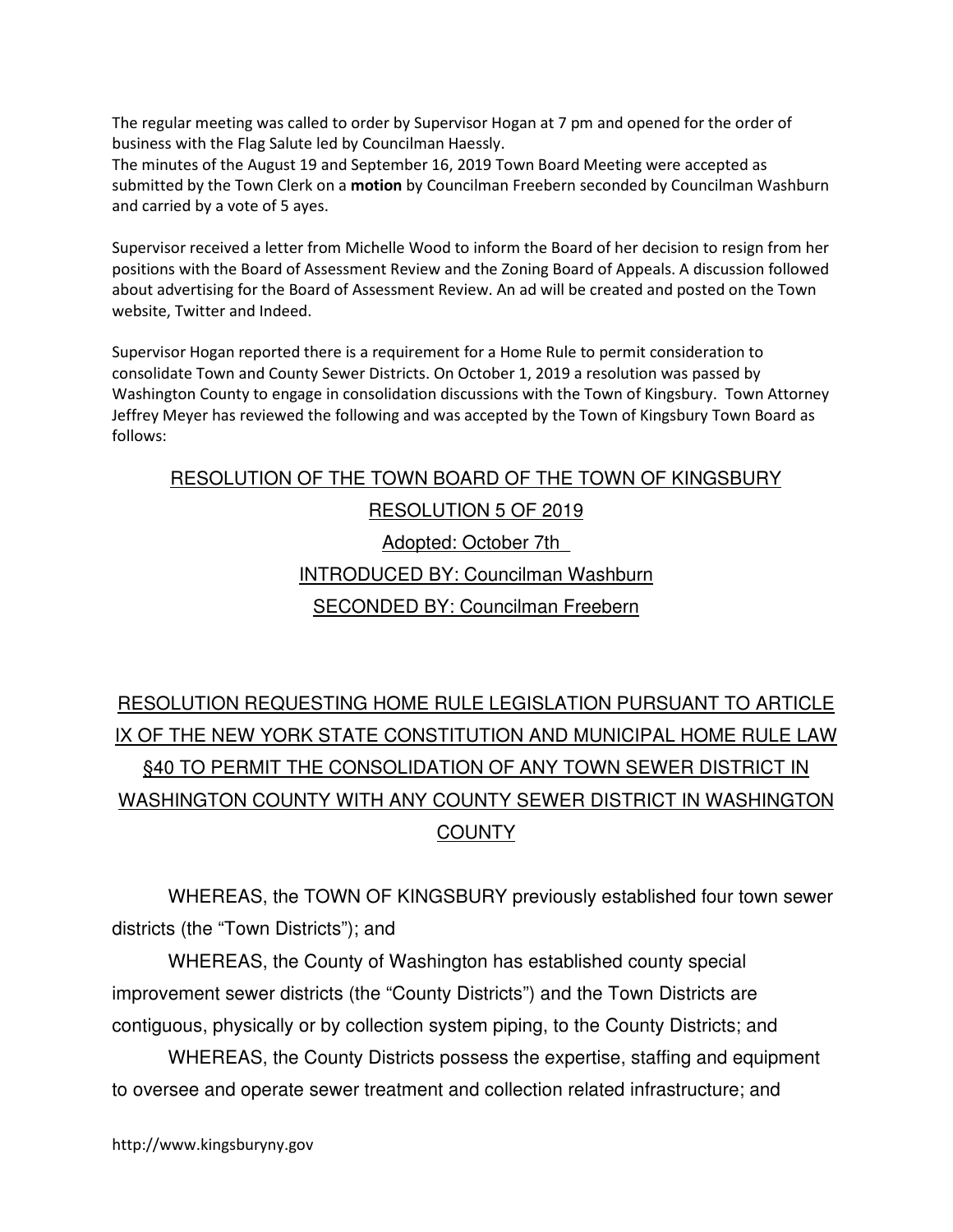WHEREAS, the Town of Kingsbury and Commissioners of the County Districts have explored potential consolidation of the Town Districts with the County Districts, only to find that General Municipal Law Article 17-a, which permits consolidation and dissolution of local government entities, at General Municipal Law §750[13], does not permit "special purpose districts created by counties under county law" to be included as a "local government entity" that is subject to consolidation under said Article 17-a of the General Municipal Law; and

 WHEREAS, such consolidation could result in savings to taxpayers and ratepayers in such districts by including all sewer related laws, rules, regulations, maintenance, repair, upkeep, billing, improvements, projects, debt and other district related operations under one entity, versus through unrelated town and county entities; and

 WHEREAS, the Town Board, along with the Washington County Board of Supervisors, wishes to apply to the New York State Legislature for Home Rule Legislation pursuant to Article IX of the New York State Constitution and §40 of the Municipal Home Rule Law to permit the County Board of Supervisors on behalf of the County Districts to engage in the consolidation activities set forth in said Article 17-a of the General Municipal Law to consolidate any County sewer district with any town sewer district that may be contiguous to any County District.

NOW THEREFORE BE IT:

 RESOLVED, that the Town Board hereby finds that the exploration of and consideration of consolidation activities under General Municipal Law Article 17-a to be in the best interests of the taxpayers of Washington County; and be it further

 RESOLVED, that the Town Board hereby authorizes the Town Supervisor to complete or cause to be completed a Home Rule Request of the New York State Legislature for the purpose of seeking Home Rule legislation that would amend Article 17-a of the General Municipal Law of the State of New York to permit the Washington County Board of Supervisors, on behalf of the County Districts, to engage in the consolidation activities set forth in said Article 17-a of the General Municipal Law, and in particular, legislative relief under General Municipal Law §750[13] to permit the inclusion therein of "special purpose districts created by Washington County under county law" to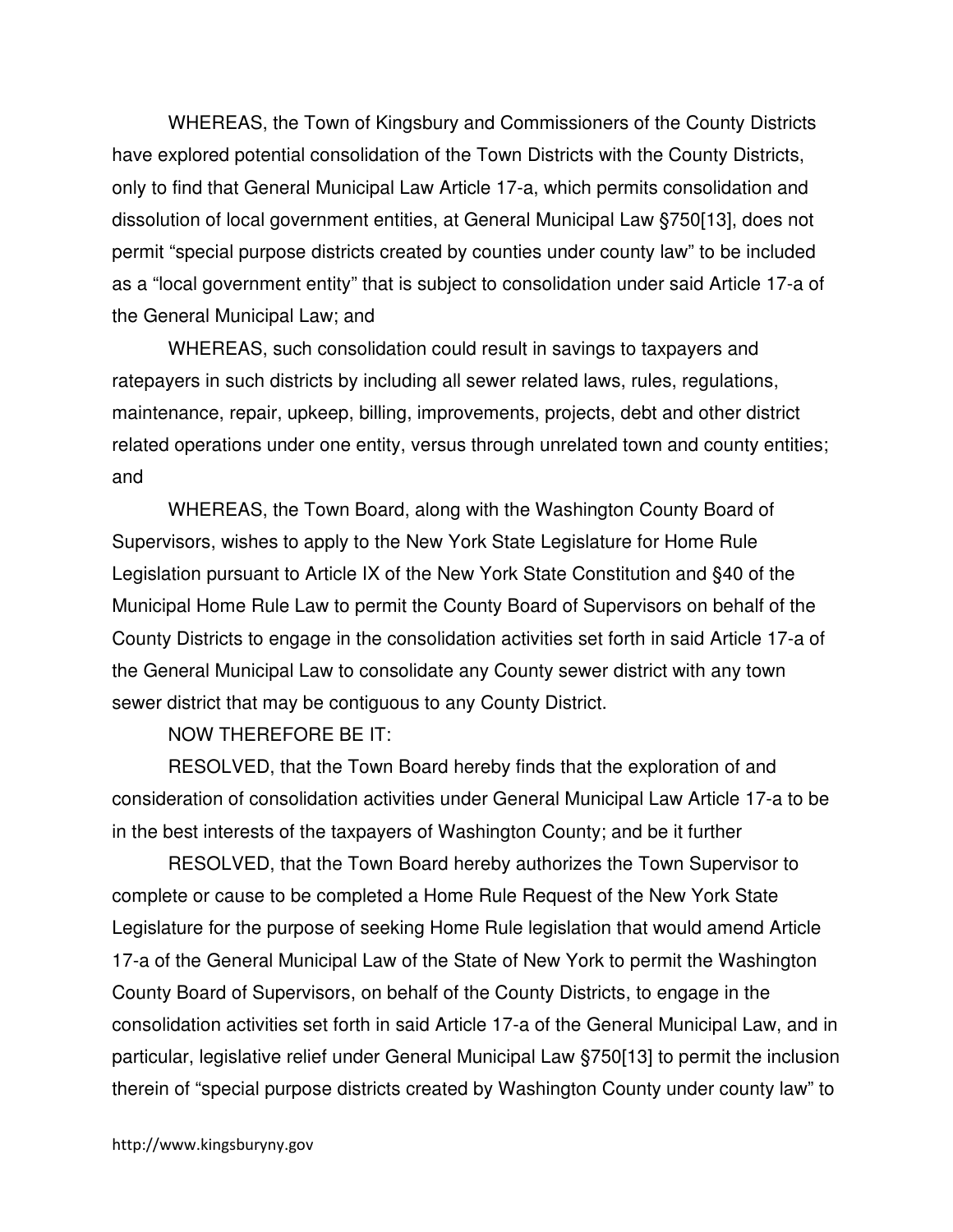be included as a "local government entity" and such other and further legislative amendments as may be deemed necessary by the New York State Legislature to carry out the request contained herein; and be it further

 RESOLVED, that the Town Supervisor is authorized to execute such Home Rule Request forms on behalf of the Town of Kingsbury and as may be required by the New York State Assembly and New York State Senate; and be it further

 RESOLVED, that this resolution shall not obligate the Town of Kingsbury to consolidate any such districts discussed herein, but rather shall permit the Town of Kingsbury to engage in such consolidation activities as set forth in said Article 17-a of the General Municipal Law; and be it further

 RESOLVED, that this resolution is an action under the State Environmental Quality Review Act, and that the Town Board deems same a "Type II" Action pursuant to 6 NYCRR §617.5(c)(26) as routine or continuing agency administration and management, not including new programs or major reordering of priorities that may affect the environment; and be it further

RESOLVED, that this resolution shall take effect immediately.

### TOWN CLERK REPORT:

The office has been busy with the 2019-20 Hudson Falls Central School Tax Collection. Town Clerk reported her Deputy Sylvia Weaver will be retiring; no definite date has been set.

#### ENFORCEMENT OFFICER:

Todd Humiston reported his training was complete.

#### HIGHWAY SUPERINTENDENT:

Michael Graham reported the Schermerhorn project was complete near Ginny Rae's. There had been a problem with flooding for Kingswood Village residents after a heavy rain storm.

They are preparing for winter.

Graham reached out to Fort Ann Highway Superintendent Paul Winchell in regard to seeking a reduction in the speed limit on Tripoli Road. A motion by Councilman Washburn seconded by Councilman Haessly and carried by a vote of 5 ayes for the Town to request a reduction in the speed limit on Tripoli Road.

#### COUNCILMAN REPORT:

Councilman Haessly reported he and Councilman Washburn have been working with Chazen Company on the proposed expansion of the sewer district. Councilman Washburn reported they will soon meet with Chazen, the mapping is almost complete. It may be necessary for the Town to contract sewer inspection with a video camera which is not included in the \$5,000.00 fee already paid to Chazen. Comptroller Rebecca Pomainville has budgeted in 2020 for projects related to the sewer expansion.

http://www.kingsburyny.gov